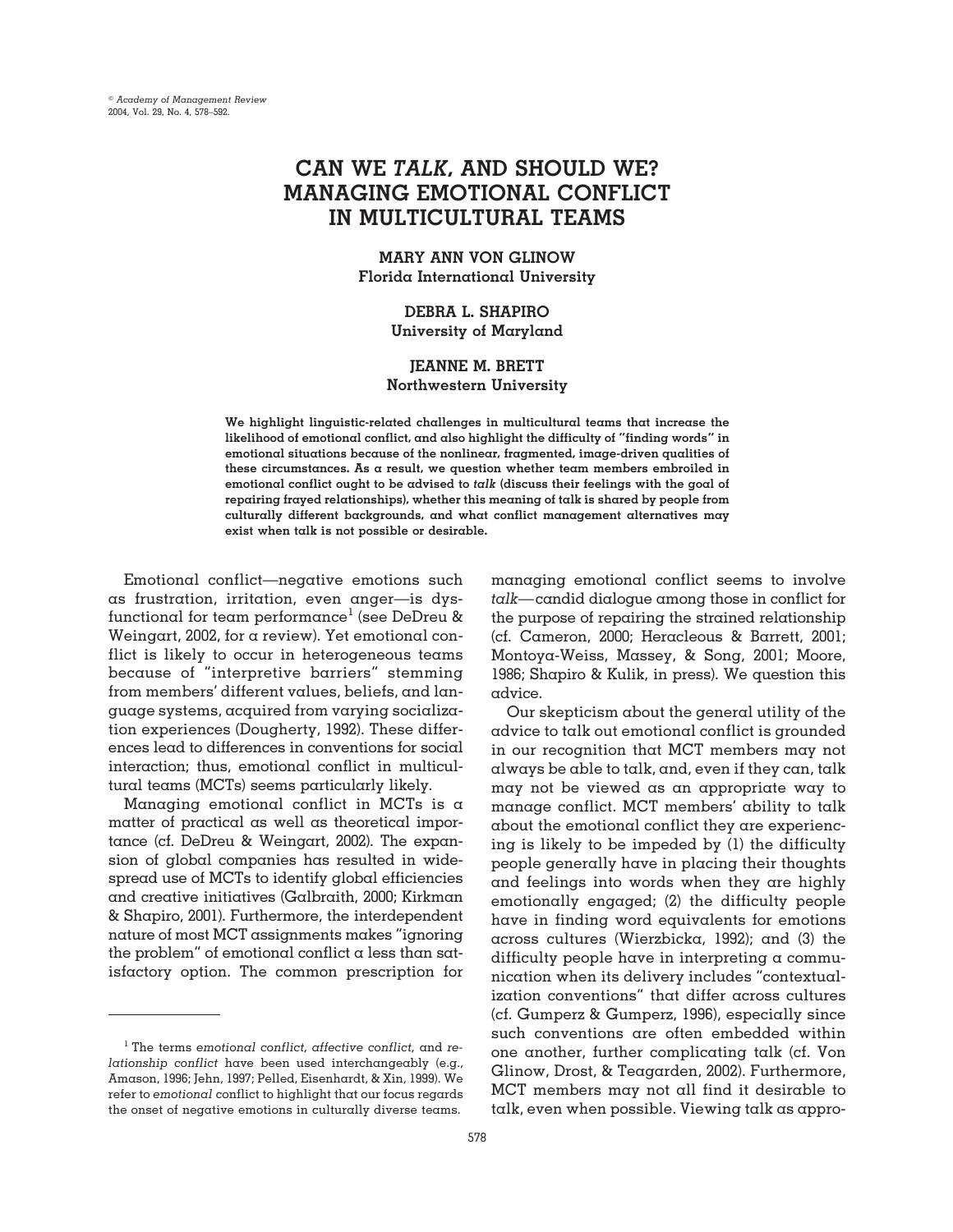priate for conflict management additionally seems to have a distinct Western cultural bias (cf. Brett, 2001; Cameron, 2000).

We begin by discussing why talk may not be possible or desirable in MCTs. We then suggest interventions that are alternatives to talk. Among these are actions designed to help MCT members access their sensory- or visual-based ways of knowing (cf. Edwards, 1986). Our interest in issues and interventions relating to emotional (as opposed to task-based) conflict is due to the emotion-checking and interpersonally focused nature of talk, and to the fact that relatively little attention has been paid to how to manage emotional conflict in teams (other than to say that it, unlike task-based conflict, should be avoided [cf. Amason, 1996; Jehn, 1997]). We conclude by discussing the implications of our propositions for management scholars and practitioners—whom we encourage to rethink what talk means, when it is possible and/or desirable, and what alternatives to talk may exist.

#### **TALK—WHAT IS IT?**

Conflict management scholars suggest that talk is effective in repairing relationships (cf. DeDreu, Weingart, & Kwon, 2000; Montoya-Weiss et al., 2001; Moore, 1986; Shapiro & Kulik, in press). In contrast, we wish to emphasize that talk is likely to be effective only when conflicted parties *can* and *will* talk (illustrated by arrows H and G in Figure 1, respectively)—an ability and willingness we question in the context of MCTs.

Our skepticism is due, in part, to the fact that talk is *not* a matter of merely speaking or making linguistic utterances—a verbal articulation of thoughts, which "team talk" refers to in other research (cf. Donnellon, 1996). Rather, talk refers to candor associated with interpersonally sensitive issues. "Can we *talk*?"—a colloquial expression made famous by comedienne Joan Rivers—expresses a desire to discuss negative personal feelings (e.g., criticism or interpersonal concern) associated with a relationship and to repair whatever relational "fraying" has occurred. The candid nature of talk shares characteristics with what others have called "direct communication" (Gudykunst & Ting-Toomey, 1988; Leung & Lind, 1986; Ting-Toomey, 1988; Wolfson & Norden, 1984), but, rather than focusing on finding solutions to task-related issues, talk emphasizes the emotional: "Have I upset you?" "Can I tell you why I'm feeling upset?" "Do you think I was ignoring you?" "Did I do something offensive?"

Conflict management scholars consistently identify conflict management styles lacking talk, such as avoidance or withdrawal, as less effective than those emphasizing talk, such as integrative bargaining or discussing interests (see reviews by DeDreu et al., 2000; Montoya-Weiss et al., 2001; Shapiro & Kulik, in press). Mediators are explicitly encouraged and/or legally required to get disputing parties to talk openly and constructively about their dispute (Moore, 1986; Shapiro & Kolb, 1994). Scholars writing about teams recommend that members adopt "process norms" emphasizing talk (Janssens & Brett, 1997; Jehn, 1997). Counselors pair talk and therapy—as in "talk therapy"—and use this idea in behavioral counseling designed to

**FIGURE 1 Common Assumptions Regarding the Relationship-Restoring Effectiveness of Talk**

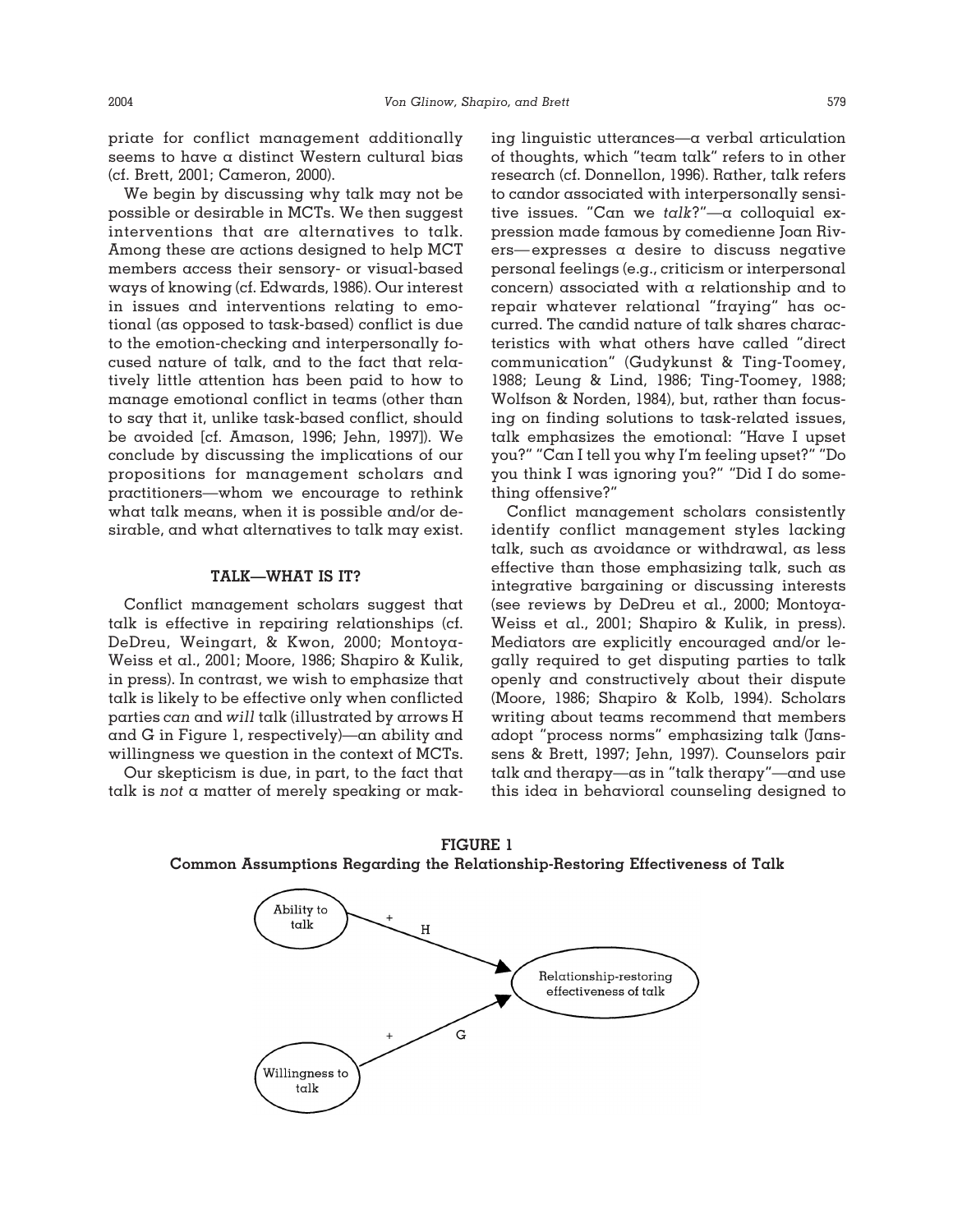improve relationships (Paleg & McKay, 2001). Researchers recommend empathetic discourse to strengthen rapport among people who are interdependent (Brief & Motowidlo, 1986; Goleman, 1998). Even counselors who work with children set up events such as "circle time" to encourage them to talk openly but sensitively about their feelings and to listen openly to others' feelings (cf. Cameron, 2000). Cameron explains that such programs are designed to "promote discourse which is egalitarian, emotionally 'literate', nonjudgmental, supportive and empathetic" (2000: 148). And, of course, there is a long history of sensitivity training and T-groups, in which participants are encouraged to talk openly regarding their feelings about one another (Stock, 1964). Cumulatively, then, there is a protalk view with regard to what emotionally conflicted parties ought to do. Relatively few scholars address why talk might not be possible or, even if possible, undesirable.

### **CAN WE TALK?**

We question whether MCT members embroiled in emotional conflict can convey the meanings they intend when they speak with each other—hence, whether MCT members *can* talk. Figure 2 illustrates the language-related dynamics that can make talk impossible. $^2$ 

## **Emotion and Our Ability to "Find Words"**

Sometimes we just *cannot* talk. Anecdotal evidence amply demonstrates that when people are emotionally upset, or even overjoyed, they are often unable to put their thoughts or feelings into words. The difficulty in doing so, Edwards (1986) explains, is because when people feel intense emotions, their reasoning ability ("Lmode") is dominated by visual imagery and sensations ("R-mode"), $3$  including "hot cognitions" that apparently block their ability to find words (cf. Janis & Mann, 1977; Simons & Peterson, 2000). A vivid example of this comes from New York City fireman Richard Picciotto, who recalls the collapse of the World Trade Center (WTC) on September 11, 2001, in this way:

And then the noise started, and the building began to tremble, and we all froze. Dead solid still.  $\ldots$  To  $\alpha$  man, no one moved, except to lift his eyes to the ceiling, to see where the racket was coming from. As if we could see clear through the ceiling tiles for an easy answer. No one spoke. There wasn't time to turn thoughts into words, even though there was time to think (2002: 2).

The inability to express thoughts in words while experiencing intense emotion is not that rare: the firemen at Picciotto's station stared speechlessly at the television reporting the 9/11 disaster; many of those buried alive in the WTC's collapse, including Picciotto, waited for rescue in nearly complete silence, despite being within speaking distance of others. Even years after a horrific event, trauma-associated memories can prevent the sufferers (e.g., survivors of rape, the Holocaust, and other tragedies) from speaking about it (cf. Matsakis, 1996, for a discussion of posttraumatic stress disorder). Not surprisingly, then, discussing highly emotional events is difficult, too. With regard to 9/11, Starbuck notes:

Events do not speak for themselves.... people's perceptions of this event exhibit extreme differences, so extreme that I wonder if they could ever discuss it with each other. Especially remarkable, I think, are differences in the [visual] clarity with which people categorized the event and its causes (2002: 213–214).

We insert "visual" in front of "clarity" because, whether we are aware of it or not, *visual images tend to coincide with strongly felt emotions,* which is why it is said that people "see red," for example, when they are extremely angry (cf. Edwards, 1986). As another illustration, those who feel extreme grief associated with "September 11th" probably associate visual images with that date, including the inferno that engulfed the WTC, the people who jumped to their deaths, and/or the eventual collapse of the buildings. Edwards notes, further, that people generally lack awareness that images tend to organize the storage and retrieval of their strongly felt emotions and that this is why drawings are sometimes more effective than words in

<sup>2</sup> Negative emotions in MCTs can be affected by factors other than those in our model, including technological issues that emerge when MCT members are globally dispersed (see Shapiro, Furst, Spreitzer, & Von Glinow, 2002, and Von Glinow & Kumar, 2004, for an elaboration), but our focus is on antecedents that are linguistic in nature.

<sup>3</sup> L-mode and R-mode refer to the left versus right hemisphere of the brain, where verbal versus visual/sensory skills reside, respectively (Edwards, 1986).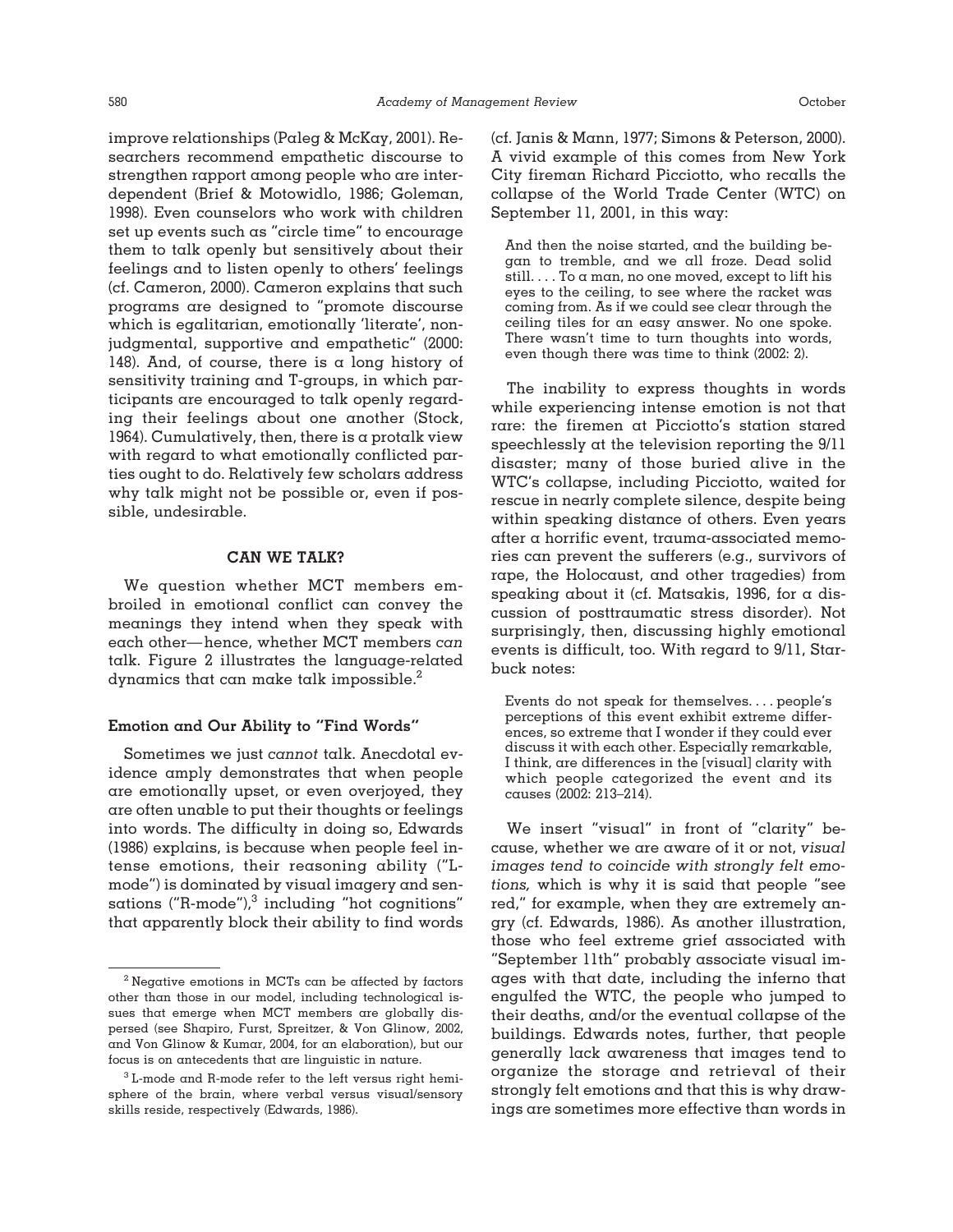

**FIGURE 2 Factors Impeding MCT Members' Ability and Willingness to Talk**

2004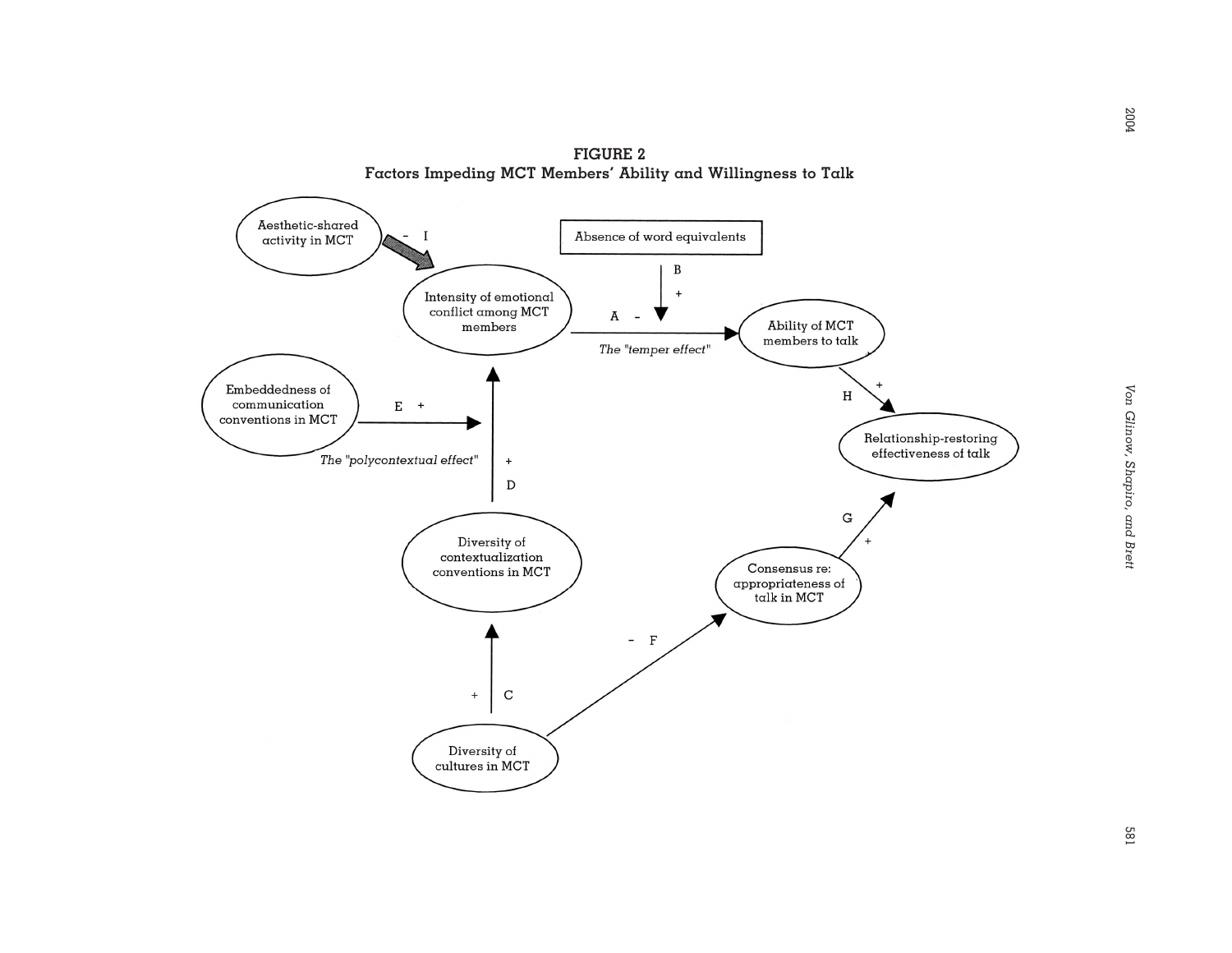enabling people to become aware of the emotions they feel.

We recognize that the above examples are more extreme than the emotions MCT members will normally deal with. Yet even in less extreme emotional circumstances, evidence indicates that more emotional (e.g., more angry) employees tend to have more difficulty communicating than those who are less emotional. For example, in an imminent layoff situation, employee messages posted to a company's electronic bulletin board were less understandable the more they expressed temper flare-ups and anger (Conlon & Shapiro, 2002).

When the emotion we feel is intensely positive, a similar phenomenon—being unable to verbalize our thoughts initially (in at least understandable ways)—occurs. Famous inventors and scientists describe how their moments of inspiration are often accompanied by visual images or sensory-guided experiences, but not words (Edwards, 1986). Indeed, according to Edwards, this inability to express thoughts is the origin of the nonsensical term *eureka.* Images that can be used as metaphors appear to come first—evidenced by English chemist Mendeleyev's visualization of a piano keyboard to guide his development of a periodic system of elements, and Einstein's visual image of taking a journey on a ray of light, holding a mirror as he did so (expecting *not* to see his reflection since light cannot go faster than the speed of light), when developing his theory of relativity (Draaisma, 2000). Draaisma explains that it is precisely the concrete and graphic imagery provided by metaphors that accounts for why metaphors are commonly "found in the phase which historians of science usually call the '*context of discovery*' " (2000: 17)—this being the moment when scientists realize the theory that can explain whatever phenomena they have been attempting to understand.

Perhaps the times we find ourselves unable to express our thoughts and feelings in words (or in words that are readily understandable to others) are when our brain's R-mode dominates the L-mode—that is, when the visions or sensations (e.g., extreme anger) overwhelm our analytical/ verbal facility. This suggests, in turn, that it may not be possible to draw simultaneously (at least strongly) on both modes of our brain. And this would explain why conflict management scholars often suggest defusing emotion, via the assistance of leaders or third parties in general, before attempting to engage in analytical verbal exchange (Maier & Hoffman, 1960; Moore, 1986). This leads us to propose the following, illustrated by arrow A in Figure 2.

> *Proposition 1: The more negative affect there is in MCTs, the less able to talk members will be (the temper effect).*

## **Culture and Words for Emotion**

Until now, we have assumed that people have the words they need to express their feelings but that they are blocked by the presence of strong emotions. However, in MCTs, word equivalents, especially words that express emotions, do not always exist across cultures (Wierzbicka, 1992). For example, there is no word equivalent for "fair" in Japanese (Kidder & Miller, 1991). Feelings of injustice are often intricately tied to feelings of anger (cf. Conlon & Shapiro, 2002) and are at the core of people's disputes (cf. Ury, Brett, & Goldberg, 1993). Thus, the absence of "fair" or other words that may be relevant to issues associated with emotional conflict will probably impede MCT members' ability to talk about the emotions they feel. Thus, we propose the following, illustrated by arrow B in Figure 2.

> *Proposition 2: The temper effect (described in Proposition 1) will be stronger when word equivalents for MCT members' negative affect do not exist in all cultures represented in the team.*

#### **Contextualization Conventions and Meaning**

The third reason we question MCT members' ability to talk about emotional conflict is that contextualization conventions influence how people interpret communications. These conventions refer to the "native language discourse-strategies" people use to convey messages (cf. Gumperz & Gumperz, 1996: 28). Such conventions, Gumperz and Gumperz explain, "are acquired as a result of the speaker's actual interactive experience, i.e., as a result of the individual's participation in particular networks of relationships" (Gumperz & Gumperz, 1996: 18), and they include verbal and nonverbal language, "such as space, touch, gestures, facial expressions, use of time" (Duffey, 2000: 144). The interpretive complexity caused by contextual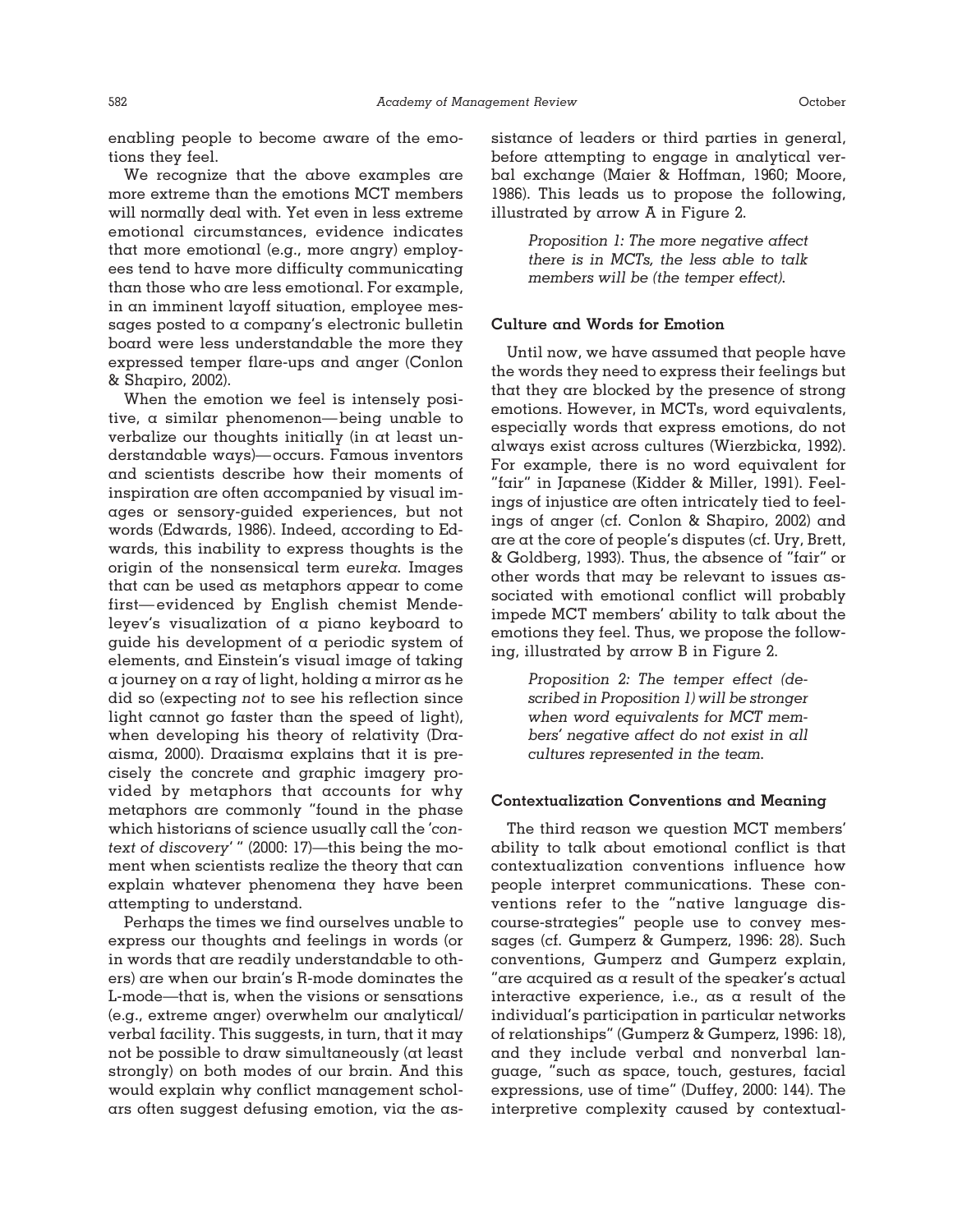ization conventions is because these conventions (1) are generally used habitually and therefore are outside people's awareness; (2) are more likely to be similar among those *inside* (rather than outside) people's networks of relationships (cf. Gumperz & Gumperz, 1996; Von Glinow et al., 2002); and, despite this,  $(3)$  are generally relied on to interpret others' (including outsiders') way of speaking (see Gumperz & Gumperz, 1996, for an elaboration).

For practical reasons, we tend to interact within (rather than across) cultures; consequently, the meaning of our contextualization conventions is often culture specific. This, in turn, explains why ethnically diverse people who use different conventions "may conclude that someone is being rude, irrelevant, boring, or not talking sense at all" (Gumperz & Gumperz, 1996: 18); why there is frequently an abundance of cultural-based misunderstandings and irritations among members of MCTs; and why, "if relations among [a multicultural] team's members are not sufficiently developed, the research project cannot be adequately implemented" (Teagarden et al., 1995: 1265).

A nonverbal contextualization convention that illustrates communication difficulties in multicultural settings is the use of head nodding. Head nodding among U.S. Americans generally indicates agreement with what has been said. Yet the head nod in the Swedish culture apparently indicates only that listeners *heard* what was being said, not that they agreed (Kanter & Corn, 1994). The verbal contextualization convention "yes" generally indicates agreement with a communication among U.S. Americans. But in the Japanese culture "yes" can mean agreement, it can mean "I hear you," it can mean "maybe," or it can mean "no" (see Hodgson, Sano, & Graham, 2000, for an elaboration)—a phenomenon that Hodgson et al. note commonly leads to frustration when negotiating with the Japanese.

Because the verbal and nonverbal contextualization conventions people use differ crossculturally, the misunderstandings they create generally are below the level of conscious awareness. Gumperz and Gumperz claim that people's lack of mutual understandings as a result of differing convention use is a "largely unrecognized type of communicative problem" that results in interpersonal tension (1996: 18). As shown in Figure 2, we can articulate this as follows.

*Proposition 3: The greater the MCT's cultural diversity, the greater the diversity in members' contextualization conventions will be (illustrated by arrow C), which, in turn, will result in more emotional conflict in the team (illustrated by arrow D).*

Interpretive difficulties due to contextual conventions are not limited to face-to-face interactions (Cramton, 2002). Just as people tend to interpret others' way of speaking according to their own conventions, people tend to interpret the meaning of virtual actions and text messages according to *contextual knowledge that is local to them.* Differing interpretations of a virtual action (e.g., the lack of an e-mail reply) are likely when team members have different contextual knowledge of each other's circumstances (e.g., knowing that it is a holiday in  $\alpha$ particular country when the e-mail was sent and/or that it is not customary in the e-mail receiver's experience to reply when not explicitly asked to do so). Cramton explains that dispersed collaborators

find it difficult to develop  $\alpha$  picture in their mind of the contexts within which distant partners work. When people do communicate some of their operating constraints to their remote partners, this information often is lost or forgotten. This creates conflict, as remote partners fail to honor the deadlines of others, insist on particular points seemingly without reason, or drop out of communication without warning (2002: 359).

The problem of interpreting contextual conventions is likely to be compounded by the fact that, in practice, we tend to use multiple contextualization conventions at any given time, embedding one within another. Following Von Glinow et al. (2002), we refer to these multiple embedded contextualizations as *polycontextual* in nature. For example, someone says, "I am dead serious," while using the nonverbal eye wink. This embeds one convention within another. People with profound and intuitive cultural knowledge know which convention to "read" for meaning, but even people who are quite familiar with a culture may not understand when words are negated by behavior.

Evidence that we use polycontextual conventions can be found in the emotion-regulating instructions given to employees in service industries (e.g., airline flight attendants). Such instructions tend to include aspects that relate to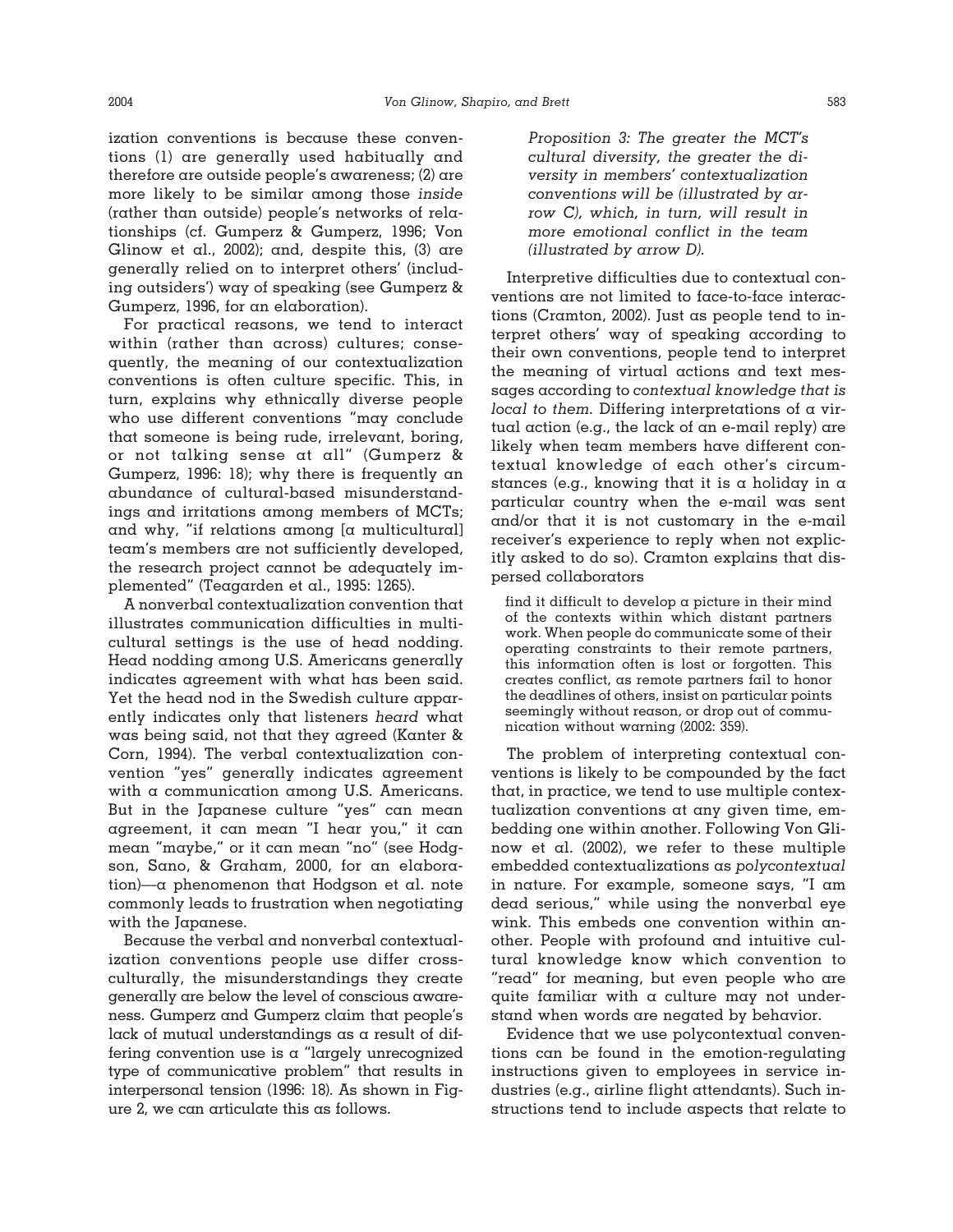*multiple, simultaneously used contextual conventions* involving "the emotional eye," "the emotional ear," and "the emotional voice" (Freemantle; discussed by Cameron, 2000: 81). Cameron explains that service-oriented employees are typically trained to deliver customerdirected messages using particular tones of voice and facial expressions (i.e., how to use their emotional voice and emotional eye, respectively) and how to respond to customers' remarks (i.e., how to use their emotional ear).

Even in text messages, various emotional cues are often injected via the conventions of the "smiley face" or "frown," among other text lexicons, and the use of capitalized letters to convey emphasis or anger (cf. Conlon & Shapiro, 2002). Concern for all of these polycontextual conventions reflects the possibility that failure to interpret all of them as intended is likely to change the meaning people take from the situation. Similarly, Von Glinow et al. (2002) note that polycontextuality makes the possibility of "mixed signals" in MCTs quite likely.

The fact that polycontextuality underlies spoken language as well as unspoken actions is testimony to the fact that communication is sufficiently imprecise to cloud real meaning, even under the best of circumstances. When we add cultural variation, as would occur in a MCT, interpretive precision is virtually unachievable. Thus, we propose the relationships, illustrated by arrows E and F in Figure 2, respectively.

> *Proposition 4: The more embedded MCT members' contextualization conventions are, the more emotional conflict will occur in the team (the polycontextual effect).*

#### **SHOULD WE TALK?**

Even if able to talk, will emotionally conflicted MCT members find talk desirable? Talk—as we have defined it—reflects a Western perspective on conflict management (cf. Brett, 2001; Cameron, 2000). People from non-Western cultures have different views about talk. New Guinea villagers, for example, express anger by engaging in a ritual termed *kros.* Cameron explains:

In a kros, participants shout abuse at one another (or indeed, past one another) for lengthy periods. The goal is to display grievances against others publicly, but it is not to resolve them by talking.

On the contrary, if the object of abuse tries to reason with the abuser or address the cause of conflict in the approved Western manner, the result is likely to be escalation and ultimately a brawl involving the whole village. . . . In this society verbal abuse is a communication skill (2000: 162).

In other non-Western cultures, such as in Asian countries, people tend to prefer expressing feelings of conflict in indirect ways—that is, by using words that are less explicit, blunt, and sender oriented (cf. Gudykunst & Ting-Toomey, 1988; Trubisky, Ting-Toomey, & Lin, 1991) and words that are more ambiguous and intended to "avoid leaving an assertive impression" (Okabe, 1983: 36). Cross-cultural researchers and others generally attribute Asians' preference, or cultural value, for an indirect communication style to the importance Asians generally place on harmony and face (cf. Brett, 2001). Recognizing MCT members' preferences for talk is important, since "forcing" talk where it is not welcome may escalate, rather than de-escalate, interpersonal tensions (cf. Duffey, 2000). As a result, we propose the following relationships, illustrated by arrows G and H, respectively, in Figure 2.

> *Proposition 5: The more diverse the cultural values in MCTs, the less consensus there will be regarding the appropriateness of talk as a conflict intervention.*

> *Proposition 6: The weaker the consensus in MCTs regarding the appropriateness of talk, the less effective talk will be in restoring relationships.*

### **ALTERNATIVES TO TALK**

If MCT members embroiled in emotional conflict are unlikely to universally value engaging in talk, how else might they manage negative emotions when they occur? To help us think through this quandary, we return to the basic phenomenon of words and images coinciding, especially in circumstances marked by strong emotions (cf. Edwards, 1986). We suggest that MCT members enmeshed in emotional conflict integrate the language of visual, perceptual thought (R-mode) with the language of verbal, analytic thought (L-mode).

When we are highly emotional, drawing may help us articulate what we are feeling. If we supplement L-mode (verbal/analytical) thinking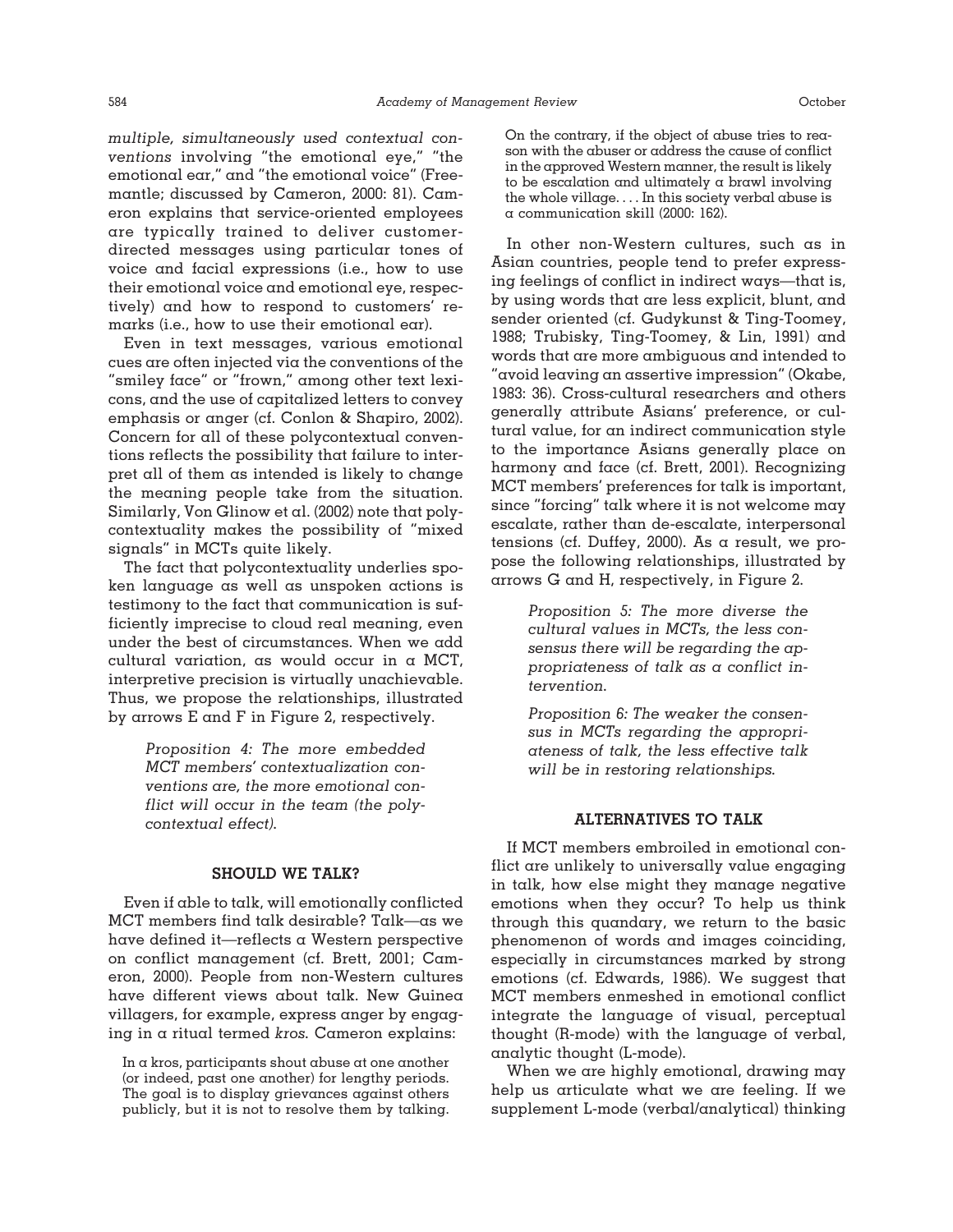with R-mode (sensation/visual-oriented) thinking, we can achieve a more complete sense of knowing (Edwards, 1986). Drawing is a way to do this. Edwards explains: "Drawings, like words, have *meaning*—often beyond the power of words to express, but nonetheless invaluable in making the chaos of our sensory impressions comprehensible"(1986: xiii). Edwards suggests that people often possess the language of visual, perceptual thought (including their ability to draw) more strongly than they realize and that the reason we are unaware of this "new language" is because it resides in the mode of the human brain that, unlike verbal language and analytic thought, often exists outside consciousness. Edwards suggests that integrating the language of R-mode and L-mode thought facilitates insight.

## **Visual Aids As Alternatives to Talk**

We have already cited several examples illustrating the power of visualization to illuminate thoughts and feelings that initially may be too incoherent or difficult to express. These include the metaphor-guided discoveries made by historymaking scientists such as Einstein and Mendeleyev, and Cramton's observation that members of globally dispersed teams reach mutual understanding more easily when they have "*a picture* in their mind of the contexts within which distant partners work" (2002: 359; emphasis added).

Another example is Parker's (1990) description of how a managing director used a garden metaphor and pictures to gain employees' acceptance of a vision that involved both decentralizing and integrating employees' responsibilities—actions that at first seemed contradictory and, hence, paradoxical. Parker explains:

Letting imaginations roam, we shared the images we were *seeing:* trees... plants... fields . . . forests. . . . An image of a garden appeared and [the managing director] instantly recognized the analogy to the paradox.... Noteworthy is how the metaphor helped [the managing director] find new meaning in the paradox. [The managing director] had described himself as 'non-visual and non-imaginative,' but suddenly he was able to enthusiastically and vividly communicate his mental image of the company's past and present (1990: 17–18).

Management scholars provide examples of using visual images in a variety of settings. For instance, consistent with Barry (1994), Sims and

Doyle note how projective techniques that involve drawing or using physical objects to illustrate one's thinking, such as cognitive sculpting and cognitive mapping, "enable managers to explicate their views of the world" (1995: 117). Former CEO of General Electric, Jack Welch, made sure that the strategy process, operational planning process, and succession planning process all were "informal, around his conference table, with five to eight people wrestling with a problem, jumping up to the flipchart to sketch an idea" (Tichy, 2002: 65). Similarly, Kotter and Cohen observe:

Successful change leaders identify a problem in one part of the change process, or a solution to  $\alpha$ problem. Then they show this to people in ways that are *as concrete as possible.* They show with a vehicle you can *see, hear, or touch.* This means a demonstration with gloves rather than a report on gloves. Change leaders make their points in ways that are as emotionally engaging and compelling as possible. This means  $\alpha$  competition in Bali that has entertainment and tears rather than a cerebral event in a New York conference room. Change leaders show people the truth with  $\alpha$ *variety of creative live presentations and events.* They use videotape of both angry and joyful customers. They rely on *vivid stories* (Kotter & Cohen 2002: 180; emphasis added).

Visual images facilitate cross-cultural understanding. Gibson and Zellmer-Bruhn (2001) asked people from various countries to provide metaphors they associated with "teamwork," which in our parlance is a contextual convention. By asking for metaphors, they engaged both visual and verbal thought processes (Draaisma, 2000) and found that the metaphors' graphic as well as conceptual nature helped people understand culturally different meanings of teamwork. Our understanding of concrete images is often intuitive and, thus, a way of knowing that precedes knowledge based on objective, verifiable data. The recollections of New York fireman and WTC survivor Richard Picciotto also illustrate this point. He recalls:

Right away, I knew [the WTC inferno] was no accident. I knew this in my gut, and I knew this in my heart, and I knew this in my head. Usually, I trust the first two when they're all I've got to go on, but when the head's involved, I tend to go that way first. And that way, right away, screamed terrorism (2002: 15).

The challenge in attempting to access people's sensory-based and intuitive-based ways of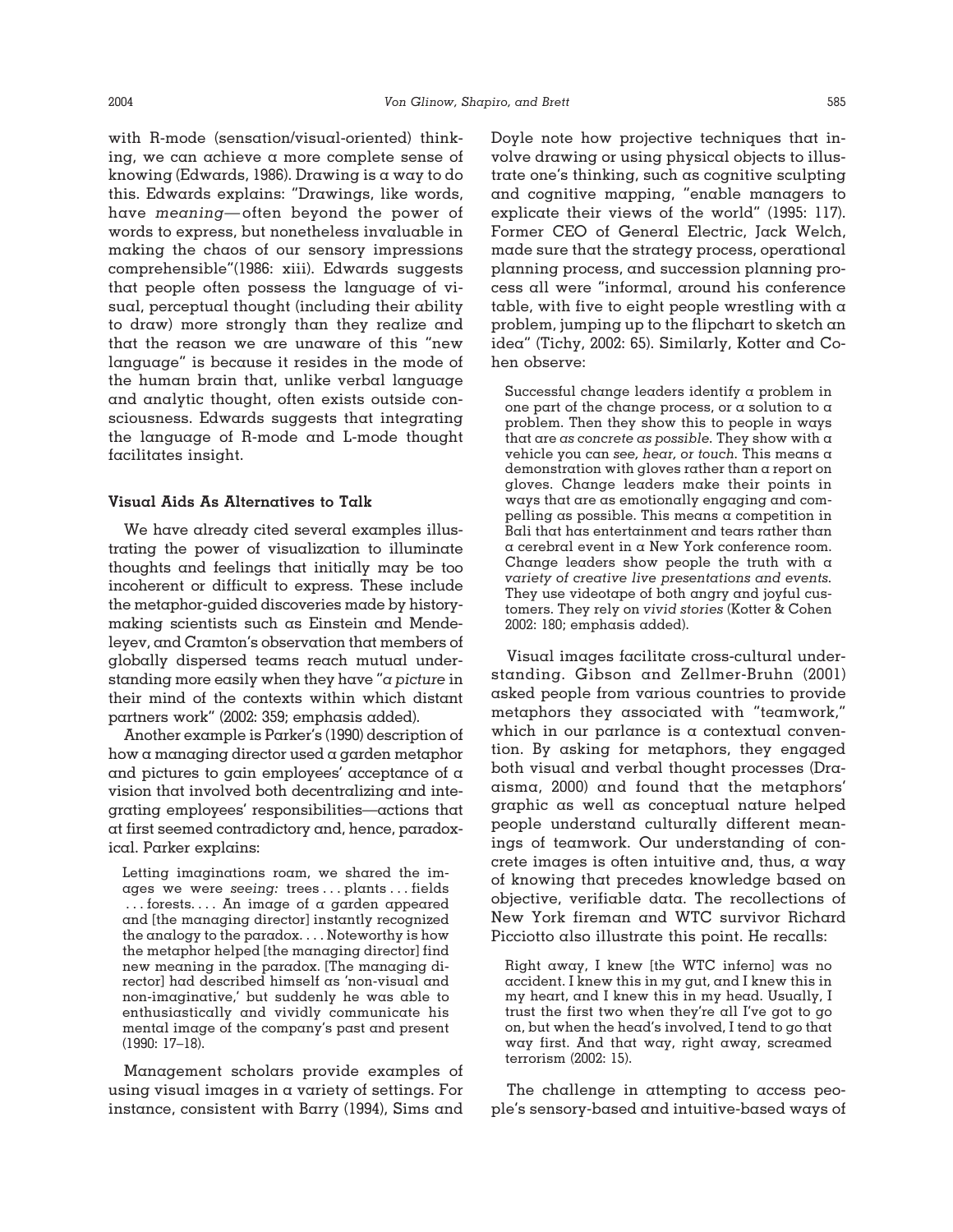knowing is that these reside in the R-mode of the brain, which is typically outside of our awareness until we attempt to verbalize what we are sensing (cf. Edwards, 1986). It is important to separate the reality of what people see *before they can articulate it verbally.* To borrow language from Boje (2001), Picciotto had a "story" (i.e., an account of incidents or events) in his head as he surmised that an act of terrorism had occurred. Similarly, the history-making scientists Einstein and Mendeleyev each had a story before they put it into words. In this sense, then, the story exists prior to its narration.4

These examples of Picciotto, the history-making scientists, the multinational company's managing director, and the strategy-making executives at GE illustrate that, in the moments preceding their eurekas, meaning was *fragmented, cognitive, visual, emotional, and intuitive* in nature. Importantly, these qualities of meaning characterize affectively charged situations in general—be they positive or negative. It is this insight that leads us to question the wisdom of using solely analytical, verbal-based methods (e.g., talk) for managing emotional workplace events, such as emotional conflict in MCTs.

#### **Aesthetic Activities As Alternatives to Talk**

A moment of silence was observed across the globe on September 11, 2002, at 8:46 a.m. to commemorate the first anniversary of the 9/11 disaster. This commemoration was timed to match the moment the first plane struck New York's WTC. After the silence came not speeches but song, most frequently Mozart's Requiem, as a result of a group of U.S. singers in Seattle, Washington, organizing a series of worldwide performances of this. After receiving thousands of e-mails in support of the idea, Madeline Johnson, chairwoman of the Rolling Requiem Committee and a member of the Seattle Symphony Chorale, said, "The heartfelt nature of their responses is remarkable. . . . It shows there is a worldwide longing to give voice to healing, to hope, to love" (Murtaugh, 2002: 24W).

The intensity of grief felt by those remembering 9/11 one year later was not easily expressed by talk. Instead, people chose an "aesthetic" alternative to talk and, in doing so, awakened sensory and perceptive faculties that, in turn, aroused shared emotions for singers and participants alike. The choral singing that occurred worldwide on September 11, 2002, illustrates that there are alternatives to talk that people may prefer when they wish to express emotion and that such alternatives may have the additional benefit of generating a feeling of unification.

A related example is from Murnighan and Conlon's (1991) study of British string quartets. The more successful quartets tended not to talk about their differences but to place their energy in performing their music. Similarly, Hawes and Zelizer (2000) describe the cultural understanding and conflict transformation that often occurs between people of different ethnic backgrounds when they engage together in public art projects, such as the 2,435-foot-long mural entitled the "Great Wall of Los Angeles" or the numerous photographs that became public exhibitions in New York City in the year after 9/11.

In the business context, participation in aesthetic activities has been linked to an increase in positive feelings such as empathy, unity, and solidarity among employees. Thus, there is indirect evidence suggesting that employees who share in aesthetic activities may have reduced levels of negative feelings (e.g., emotional conflict) toward one another. For example, Nissley, Taylor, and Butler (2002a) describe how in the 1970s the Maytag Company had employees ritually sing Maytag songs at conventions, and how doing so helped them understand the company's values and to feel positive emotions, including unity and pride. The esprit de corps created by employees sharing in company cheers at Wal-Mart and in company-sponsored community service activities similarly illustrates how team solidarity can result from shared aesthetic experiences. Tichy explains:

I have seen it over and over again, where working in inner-city homeless shelters, or food programs, or mentoring programs gives people a renewed perspective on their own lives and the blessings that they have in life. This carries over into the workplace, putting some of the day-to-day problems and frictions of worklife in a new perspective (2002: 262).

<sup>4</sup> Boje (2001) uses the term *ante* to capture this state, or antenarrative. We have opted not to label this distinction because we argue that the feelings, values, ethereal states, intuitions, and cognitions people have previous to articulating these are *not* always articulated or narrated.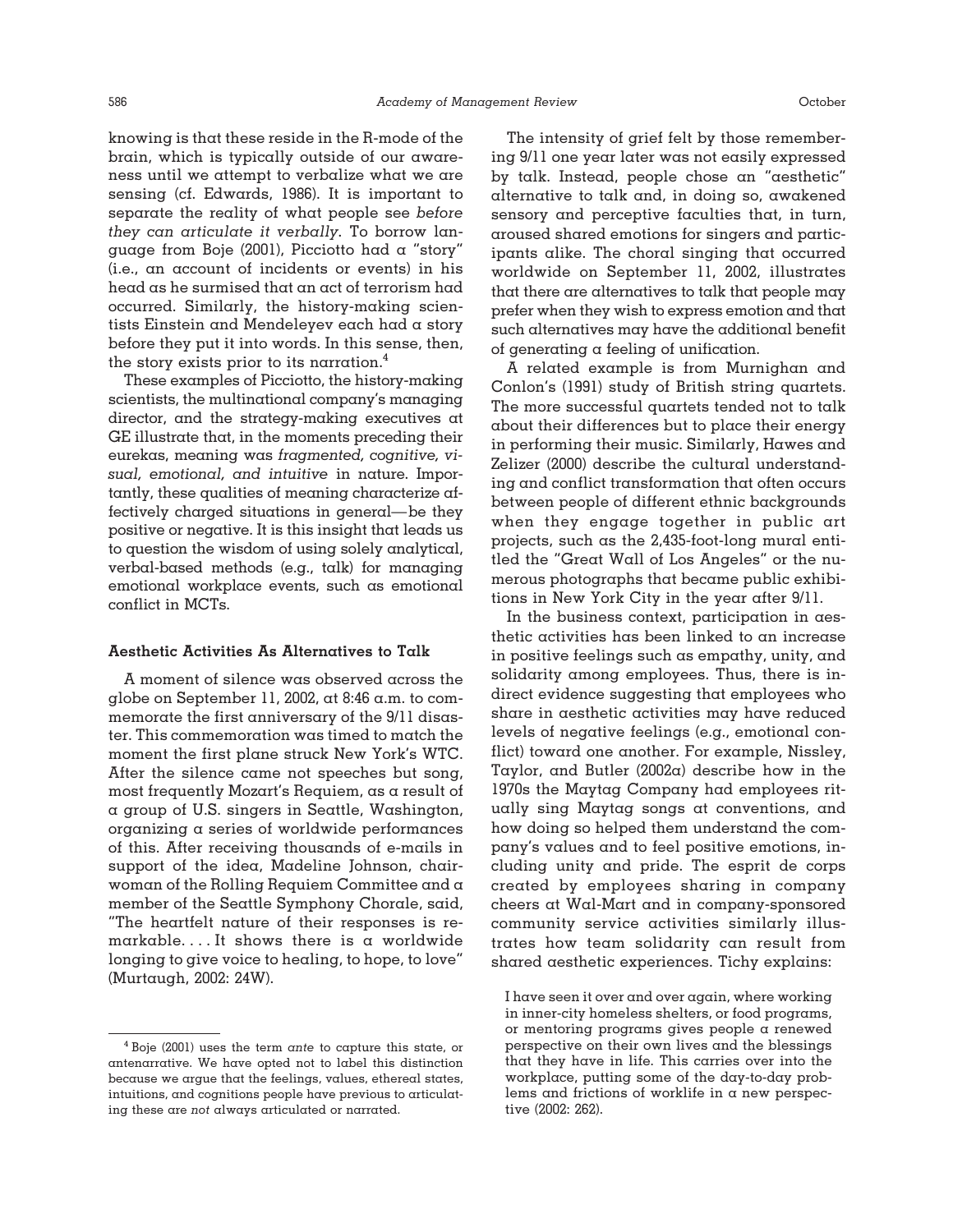Thus, whether it be singing, "stringing," drawing, or communing, there is increasing evidence that such "aesthetic" means of communicating transcend boundaries, including cultural ones, by allowing people nontalk ways to express emotions. These observations lead us to conclude that MCT members' emotional conflict can be eased by sharing *aesthetic*<sup>5</sup> —or R-mode activities, including nondialogue forms of verbal expression, such as music (cf. Nissley, 2002; Nissey et al., 2002); events that are visually oriented, emotional, and "noncerebral" (cf. Kotter & Cohen, 2002); or events that are physically engaging and community service oriented (cf. Tichy, 2002). Thus, we propose the following, illustrated by arrow I in Figure 2.

> *Proposition 7: Expressing emotion aesthetically (R-mode) will reduce negative emotions in MCTs.*

# **IMPLICATIONS OF OUR PROPOSITIONS**

The relationships we proposed and illustrated in Figure 2 lead us to several conclusions. First, emotional conflict is inevitable in MCTs; therefore, encouraging MCT members to avoid emotional conflict is *not* a useful prescription. Second, when emotional conflict occurs, talk may not be possible or, if it is possible, may be undesirable and therefore ineffective. Third, it may be more helpful to train MCT members and the leaders of such teams to use aesthetic means to deal with emotional conflict rather than encourage talk. Finally, it may be time to supplement the dominant rational, analytic, narrative-guided scientific paradigm in the organization sciences (L-mode) with the aesthetic approach to organization study (see Linstead & Hopfl, 2000, for a review). The theoretical and practical implications of our conclusions are discussed next, in turn.

## **Conclusion 1: Emotional Conflict May Be Inevitable in MCTs**

Although we have explained why emotional conflict in MCTs seems to be inevitable, this is ultimately an empirical question. Testing our propositions will require researchers to do two things that have not been done in previous studies. First, researchers will need to measure the intensity (in addition to the frequency) of emotional conflict and the effectiveness of talk in MCTs. Doing so will add to the relatively sparse emotion-related research in the field of organizational behavior (cf. Muchinsky, 2000). Second, researchers studying emotional conflict will need to study team members whose cultural differences include linguistic differences, which suggests that studies will need to be made in naturally occurring (rather than laboratory) situations. Given the lack of word equivalents for emotions across cultures, however, questionnaires and other verbally based research methods may be inappropriate (Greenberg, 2001).

Assuming that we are correct that emotional conflict in MCTs is inevitable, then the prescription to avoid this type of conflict is *not* useful. Actions designed to prevent emotional conflict in teams, such as norm-setting interventions—with the purpose of identifying undesirable as well as desirable team behaviors (e.g., Amason & Sapienza, 1997; Jehn & Mannix, 2001)—may therefore *not* be effective. This is because it may be unrealistic to expect MCT members to be able to identify (at least all) undesirable polycontextual conventions (Von Glinow et al., 2002), since these conventions generally operate outside our awareness (Gumperz & Gumperz, 1996). Indeed, it is for this reason that cross-cultural "blunders" are often not discovered until after they have been made (cf. Teagarden et al., 1995). Norm-setting interventions, thus, may fail to address the problem of polycontextualization that increases the likelihood of emotional conflict in teams.

It may be useful to train MCT members and leaders to expect emotional conflict to be high and helpful to sensitize them as to why. This might involve explaining the inseparability of the meaning of words from their context, as well as the low probability that there will be word equivalents across languages, especially for emotions (cf. Wierzbicka, 1992). Highlighting these dynamics may, in turn, encourage MCT members and leaders to prepare for team assignments by acquiring in-depth contextualized understanding not obtainable *solely* from language-immersion courses, dictionaries, lists of courtesy behaviors, or other "quick-culture-accommodation tools" typically given to employees sent abroad. Rather, MCT

<sup>5</sup> Strati (2000) explains that aesthetic-based knowledge is the understanding, including empathy, derived from reliance on sensory and perceptive faculties (as opposed to objective, verifiable data sources, which are associated with scientific knowledge).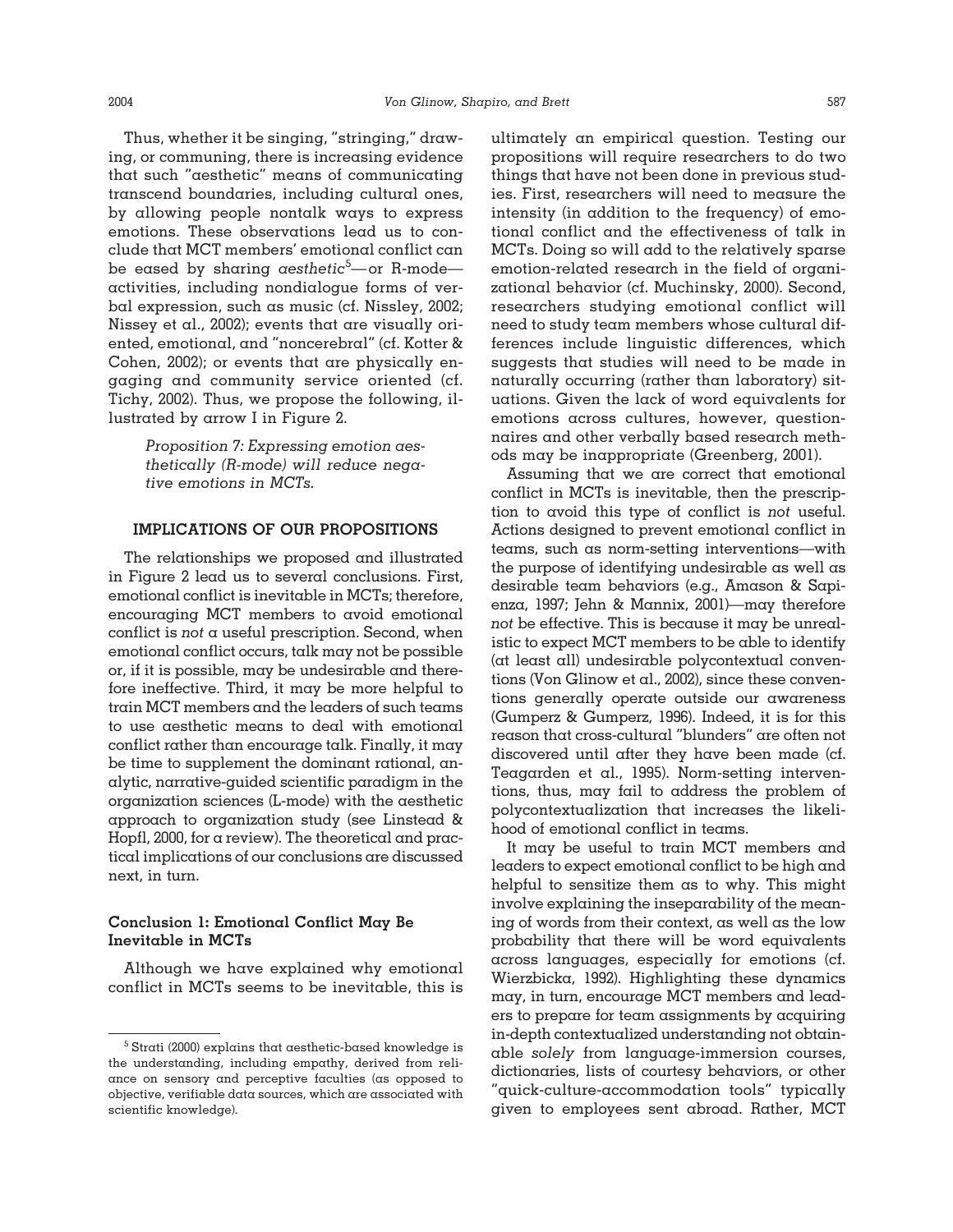members' training should probably include sensitizing them to each other's (national and local) cultural history and local customs, including polycontextual conventions in general and those for managing conflict in particular.

One possible training approach may be to build on the ideas underlying the emotionregulating manuals that service-oriented companies typically provide employees (cf. Cameron, 2000), since these manuals sensitize employees to the effects of their communications with customers and instruct employees to *combine* their voice, eyes, smile, posture, or electronic text in ways that are expected to increase customer satisfaction. Also, questioning the cultural generalizability—*within* countries, even cities<sup>6</sup> of some of the presumed ways to build rapport with others may help sensitize management scholars and practitioners to the discrepancies that may exist in the contextualization conventions that are presumed—in isolation and when embedded with other conventions—to be relationship enhancing.

Acting on our latter suggestions promises to increase understanding of other people's contexts and, therefore, to strengthen people's ability to engage in perspective taking and empathy skills that have been identified as helping people adopt multiple perspectives (cf. Parker & Axtell, 2001). The goal is that knowledge and understanding of differences will calm emotions in the workplace (cf. Dutton, Frost, Worline, Lilius, & Kanov, 2002). Engaging in such training is surely time consuming, even daunting, but ignoring this training option may mean that global teams cannot manage their emotional conflict.

## **Conclusion 2: Talk May Not Be an Effective Conflict Management Strategy**

One of the most important implications of our theorizing is that management scholars may need to rethink what are more versus less effective conflict management strategies *in situations that are multicultural and/or emotional.* Our theorizing that some cultures may be more able and/or willing to talk suggests that theories and practices regarding conflict management need to be "context sensitive."

The need for context sensitivity when implementing management initiatives in various countries has been noted by several cross-cultural researchers (e.g., Brockner et al., 2001; Kirkman & Shapiro, 2001; Scandura, Von Glinow, & Lowe, 1999), who have concluded that the success of any management initiative (e.g., participative decision making, self-managing teams) is likely to be greater if there is consistency, rather than discrepancy, between the characteristics of the initiative or its implementation and the values generally held in the country context in which the initiative is occurring. Our point is that this prescription of consistency may not be sufficient in situations involving *multiple* cultures. Instead, we argue that management initiatives in MCTs need to exhibit "*poly*contextual sensitivity" with regard to contextual variables that are locally sensitive, not nationally aggregated, as is typically done in cultural value research (cf. Hofstede, 1980; Kluckhohn & Strodtbeck, 1961).

Recognizing that behavior occurs and is influenced by multiple contexts poses a challenge for future research (see Pettigrew, Woodman, & Cameron, 2001, for an elaboration), but avoiding these research problems by continuing to rely primarily on singular contextual studies risks studying the wrong things well. Von Glinow et al. (2002) suggest that we can ill afford to mimic past research by imposing our world view on participants or phenomena. One way researchers can avoid the "imposed emic approach" (cf. Berry, 1990) is to be extra aware of the multiple embedded polycontextualizations in their own culture, as well as in the culture(s) they are studying. Further, by acting on some of our training suggestions in the previous section, researchers can identify shared and nonshared polycontextualizations and determine which of these discrepancies are most likely to cause emotional conflict.

## **Conclusion 3: Alternatives to Talk May Include Aesthetic Approaches**

All of the conflict management strategies identified by negotiation and dispute resolution scholars tend to involve talk—with the exception of the "avoiding" strategy (cf. Montoya-Weiss et al., 2001). The protalk view that dominates this literature makes avoiding an unattractive option. One of our aims in this pa-

 $6$  Cultural strife in cities within Israel, Afghanistan, Pakistan, Canada, the United States (e.g., Miami, Florida), and elsewhere illustrates the importance of localizing the polycontextual sensitivity we are saying is needed in future research.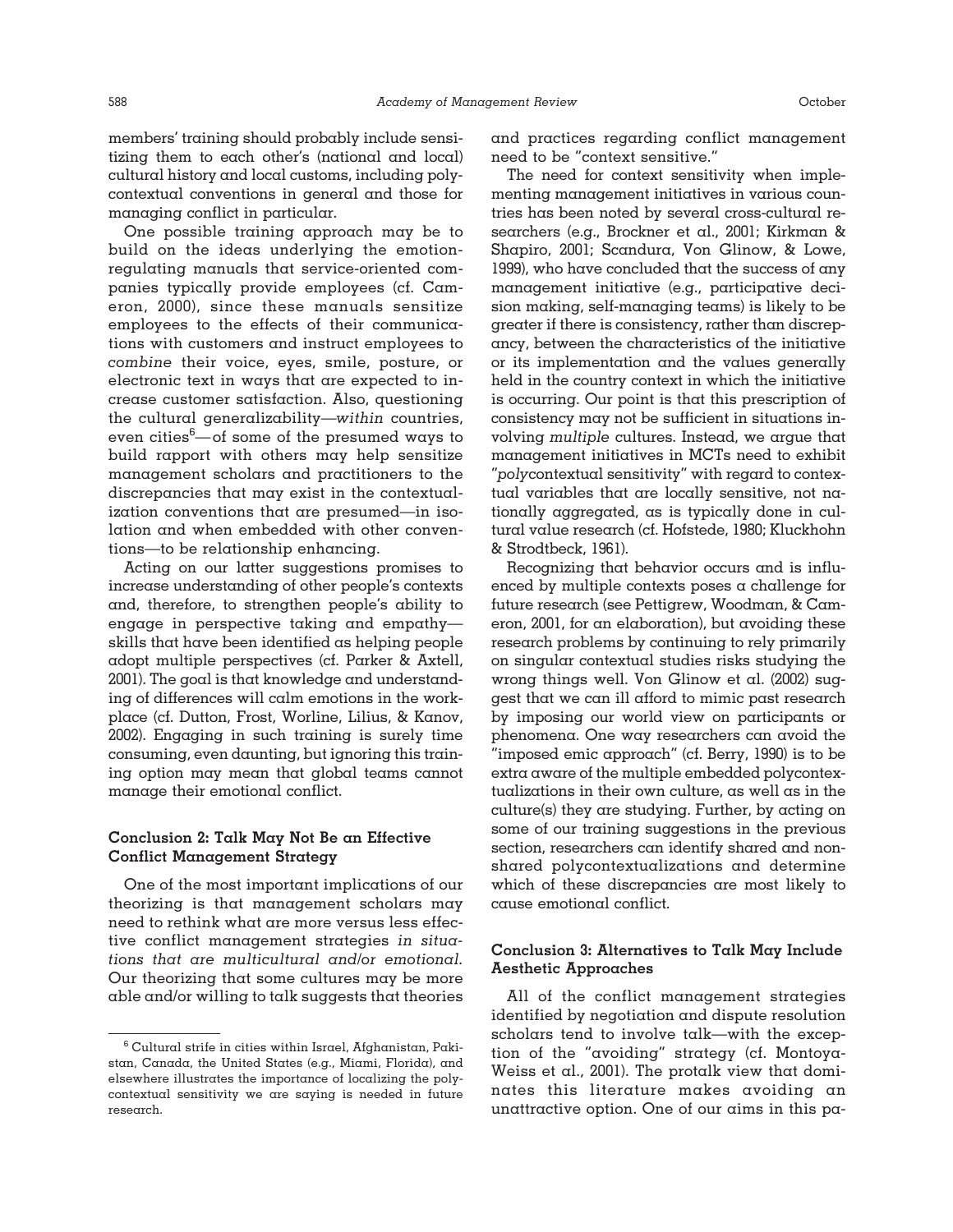per has been to highlight that avoiding is but one of several possible alternatives to talk. We have described an array of visual and aesthetic outlets by which people can express their emotions. Future research is needed to test the efficacy of these approaches in managing emotional conflict. Doing so will help to supplement the verbal, analytic approaches with approaches that are more sensory guided or Rmode in nature—a point we elaborate on next.

## **Conclusion 4: Ought Management Scholars Supplement L-Mode and R-Mode?**

The question we are asking now pertains to the broader issue of how we, as management scholars, may consider communicating with each other in the future in order to advance thinking in our field. We ask this question because, as Pickstone notes, "Science, technology, and medicine *are and have always been* much more *plural* than most people know; at any time there have been lots of different ways of knowing and of making" (2001: 25). Yet, despite this plurality, the dominant paradigm in the organization sciences—indeed, in all sciences—is the rational, analytic, narrative-guided scientific method (L-mode).

Consistent with this, Boje (1995, 2001) has observed that much of management science is guided by narratives; thus, we learn about the emphasis placed on data (even surprise findings) by a single-voiced author/narrator or set of narrators. Apparently, the need for *empirical* findings is why the *metaphors* that preceded history-making scientists' theories are often excluded from the publications that ultimately reflect their thinking (cf. Draaisma, 2000). Renowned psychiatrist Jerome Bruner (1979), himself a confessed metaphor user when generating testable hypotheses, explains that the inclusion of visual images, including metaphors, or other sensory-based ways of knowing in the publications (narratives) that ultimately get produced in the science community would threaten the publications' perceived scientific basis. Thus, Bruner joins Edwards (1986), Draaisma (2000), Boje (2001), and others as proponents of aesthetics- or experientially based ways of knowing (e.g., Heron & Reason, 2001; Palus & Horus, 1996) and in encouraging us to supplement L-mode with R-mode thinking. We concur, and believe that the importance of *not* disregarding "stories" or "images" or "feelings" as overly subjective has been demonstrated by leaders who recognize that words alone are often insufficient to motivate employees to change (Kotter & Cohen, 2002), and by management scholars who have noted that management research may benefit by more nonlinear thinking, especially in contexts that are global (cf. Hitt, Keats, & DeMarie, 1998) or pluralistic (Eisenhardt, 2000).

There is a nascent movement toward this thinking in our field. Importantly, Eisenhardt concludes that management scholars seem to be favoring "conceptions of change and pluralism that are more consistent with nonlinear notions like chaos and complexity, as opposed to a more Newtonian view of the world" (2000: 703). Indeed, such requisite variety, diversity, different perspectives, different world views, and differing contextualization conventions make for rich and productive team interactions. But such teams, including academically oriented ones, are also prone to intensely emotional conflict (Milliman & Von Glinow, 1998) and, in turn, the need to manage this.

Practically speaking, the propensity toward protalk prescriptions has foiled MCT activities (Kanter & Corn, 1994), as well as mergers and acquisitions and joint venture performance (Schnepp, Von Glinow, & Bhambri, 1990). Managers perhaps even more than academicians struggle with this issue in real time. Hopefully, our article will encourage experimentation with nontalk alternatives in place of (or supplemental to) the protalk ways with which we tend to address conflict.

#### **CONCLUSION**

We hope this article will raise questions in the minds of managers and management scholars regarding what language they have been speaking to date and how this may (or may not) enable the internationally diverse environment in which they increasingly work to be emotionally satisfying to all. The urgency in reflecting on what may generally be "culturally blind" to us (i.e., the language and polycontextualizations we use to express ourselves) is due to the fact that the conversations we have in our work are increasingly global (cf. Monge & Fulk, 1999). Although we have learned much from crosscultural scholars, much of their theorizing and measures are at levels of analysis that have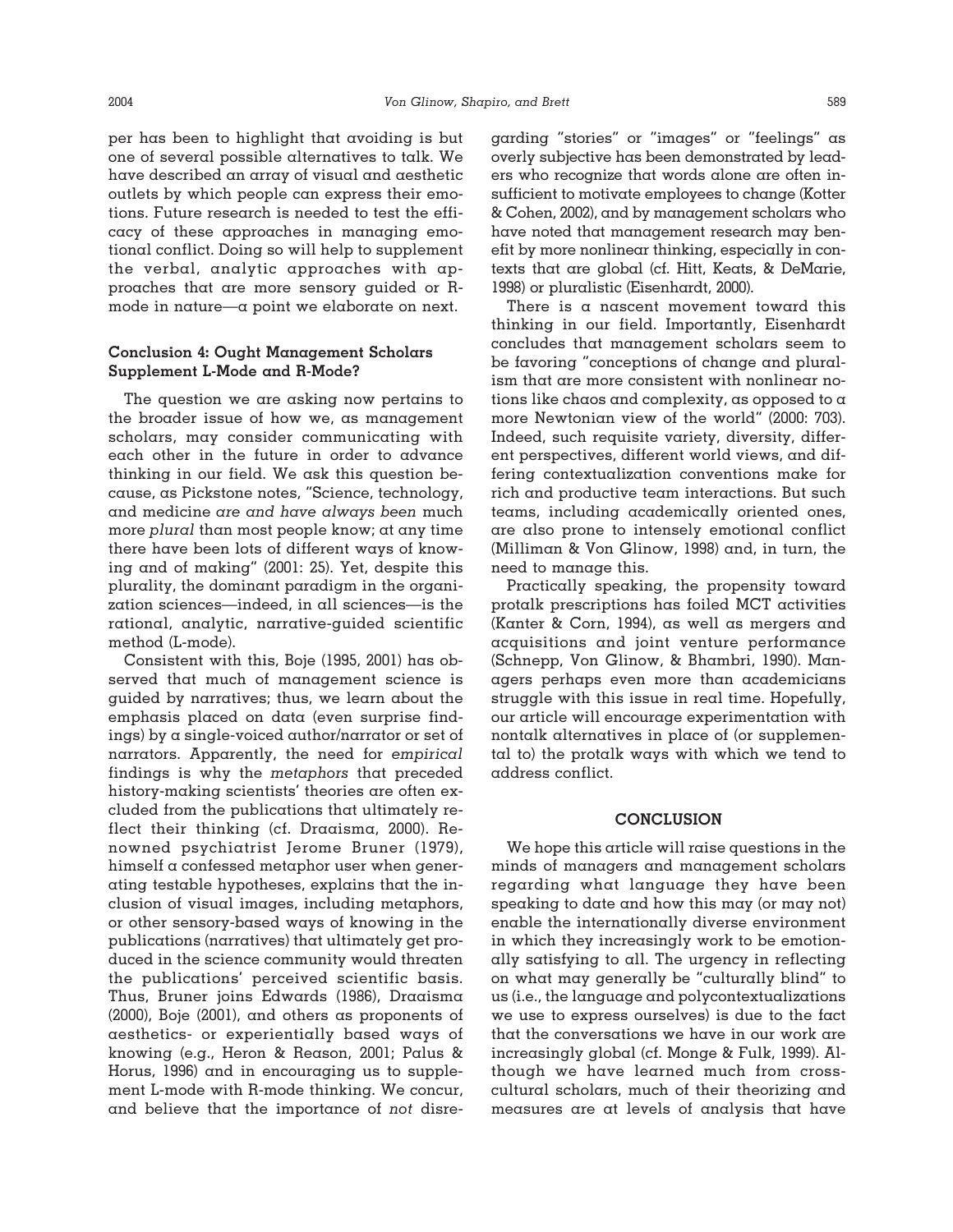prevented them from observing the multitudinous context-specific factors (including linguistic dynamics) that influence the ease or tensions in cross-cultural interactions. It is our hope that this article will help management researchers all over the globe think twice about how essential it is, given its inevitability, to study how to manage (rather than merely avoid) emotional conflict in teams, and how language (including our own academic-speak) affects what we know about dynamics in cross-cultural exchanges.

#### **REFERENCES**

- Amason, A. C. 1996. Distinguishing the effects of functional and dysfunctional conflict on strategic decision making: Resolving a paradox for top management teams. *Academy of Management Journal,* 39: 123–148.
- Amason, A. C., & Sapienza, H. 1997. The effects of top management team size and interaction norms on cognitive and affective conflict. *Journal of Management,* 23: 495– 516.
- Barry, D. 1994. Making the invisible visible: Using analogically-based methods to surface unconscious organizational processes. *Organizational Development Journal,* 12(4): 37–48.
- Berry, J. W. 1990. Imposed etics, emics, and derived emics: Their conceptual and operational status in crosscultural psychology. In T. N. Headland, K. L. Pike, & M. Harris (Eds.), *Emics and etics: The insider/outsider debate:* 84–99. Newbury Park, CA: Sage.
- Boje, D. M. 1995. Stories of the storytelling organization: A postmodern analysis of Disney as "*Tamara*-Land." *Academy of Management Journal,* 38: 997–1035.
- Boje, D. M. 2001. *Narrative methods for organizational and communication research.* Thousand Oaks, CA: Sage.
- Brett, J. M. 2001. *Negotiating globally: How to negotiate deals, resolve disputes, and make decisions across cultural boundaries.* San Francisco: Jossey-Bass.
- Brief, A. P., & Motowidlo, S. J. 1986. Prosocial organizational behaviors. *Academy of Management Journal,* 11: 710– 725.
- Brockner, J., Ackerman, G., Greenberg, J., Gelfand, M. J., Francesco, A. M., Chen, Z. X., Leung, K., Bierbrauer, G., Gómez, C., Kirkman, B. L., & Shapiro, D. L. 2001. Culture and procedural justice: The moderating influence of power distance on reactions to voice. *Journal of Experimental Social Psychology,* 37: 300–315.
- Bruner, J. 1979. *On knowing.* Cambridge, MA: Harvard University Press.
- Cameron, D. 2000. *Good to talk? Living and working in a communication culture.* Thousand Oaks, CA: Sage.
- Conlon, D. E., & Shapiro, D. L. 2002. Employee postings and company responses to downsizing inquiries: Implications for managing, and reacting to, organizational change. In J. Wagner III, J. Bartunek, & K. Elsbach (Eds.),

*Advances in qualitative research,* vol. 4: 39–67. Greenwich, CT: JAI Press.

- Cramton, C. D. 2002. Finding common ground in dispersed collaboration. *Organizational Dynamics,* 30(4): 356–367.
- DeDreu, C. K. W., & Weingart, L. R. 2002. *Task versus relationship conflict, team performance, and team member satisfaction: A meta-analysis.* Paper presented at the annual meeting of the Academy of Management, Denver.
- DeDreu, C. K. W., Weingart, L. R., & Kwon, S. 2000. Influence of social motives on integrative negotiations: A metaanalytic review and test of two theories. *Journal of Personality and Social Psychology,* 78: 889–905.
- Donnellon, A. 1996. *Team talk: The power of language in team dynamics.* Boston: Harvard Business School Press.
- Dougherty, D. 1992. Interpretive barriers to successful product innovation in large firms. *Organization Science,* 3: 179–202.
- Draaisma, D. 2000. *Metaphors of memory: A history of ideas about the mind.* Cambridge: Cambridge University Press.
- Duffey, T. 2000. Cultural issues in contemporary peacekeeping. *International Peacekeeping,* 7(1): 142–168.
- Dutton, J. E., Frost, P. J., Worline, M. C., Lilius, J. M., & Kanov, J. M. 2002. Leading in times of trauma. *Harvard Business Review,* 80(1): 54–61.
- Edwards, B. 1986. *Drawing on the artist within.* New York: Simon and Schuster.
- Eisenhardt, K. M. 2000. Paradox, spirals, ambivalence: The new language of change and pluralism. *Academy of Management Review,* 25: 703–705.
- Galbraith, J. R. 2000. *Designing the global corporation.* San Francisco: Jossey-Bass.
- Gibson, C. B., & Zellmer-Bruhn, M. E. 2001. Metaphors and meaning: An intercultural analysis of the concept of teamwork. *Administrative Science Quarterly,* 46: 274– 303.
- Goleman, D. 1998. *Working with emotional intelligence.* New York: Bantam Books.
- Greenberg, J. 2001. Studying organizational justice crossculturally: Fundamental challenges. *International Journal of Conflict Management,* 12: 365–375.
- Gudykunst, W. B., & Ting-Toomey, S. 1988. *Culture and interpersonal communication.* Beverly Hills, CA: Sage.
- Gumperz, J. J., & Gumperz, J. C. 1996. Introduction: Language and the communication of social identity. In J. J. Gumperz (Ed.), *Language and social identity:* 1–21. New York: Cambridge University Press.
- Hawes, D., & Zelizer, C. 2000. Expanding the field: Arts-based approaches to peacebuilding. *Institute for Multi-Track Diplomacy Newsletter,* Arlington, VA.
- Heracleous, L., & Barrett, M. 2001. Organizational change as discourse: Communicative actions and deep structures in the context of information technology implementation. *Academy of Management Journal,* 44: 755–778.
- Heron, J., & Reason, P. 2001. The practice of co-operative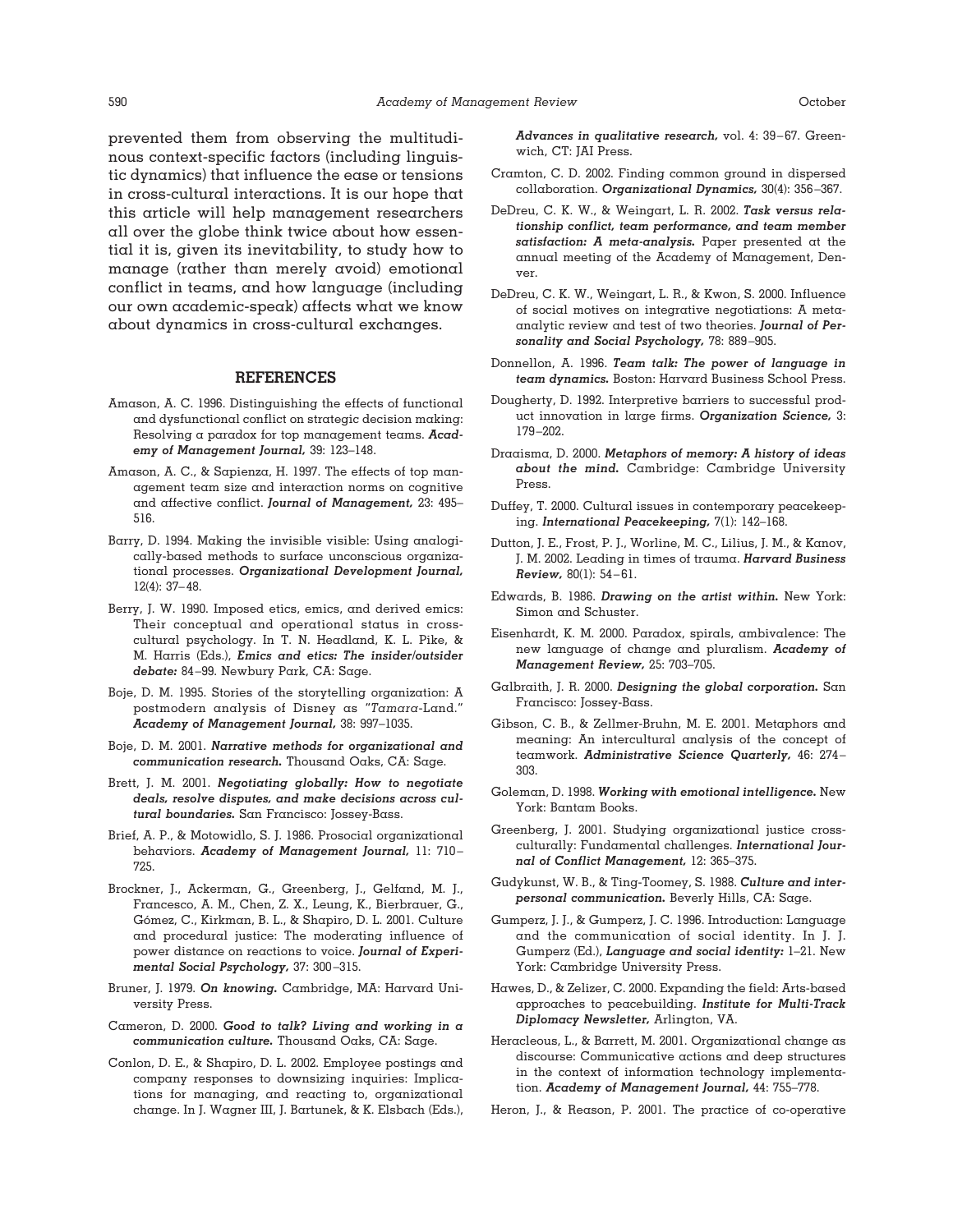inquiry: Research "with" rather than "on" people. In P. Reason & P. Bradbury (Eds.), *Handbook of action research: Participative inquiry and practice:* 179 –188. Thousand Oaks, CA: Sage.

- Hitt, M. A., Keats, B. W., & DeMarie, S. M. 1998. Navigating in the new competitive landscape: Building strategic flexibility and competitive advantage in the 21st century. *Academy of Management Executive,* 12(4): 22–42.
- Hodgson, J. D., Sano, Y., & Graham, J. L. 2000. *Doing business with the new Japan.* Lanham, MD: Rowman & Littlefield.
- Hofstede, G. 1980. *Culture's consequences: International differences in work-related values.* Beverly Hills, CA: Sage.
- Janis, I., & Mann, L. 1977. *Decision making: A psychological analysis of conflict, choice, and commitment.* New York: Free Press.
- Janssens, M., & Brett, J. M. 1997. Meaningful participation in transnational teams. *European Journal of Work and Organizational Psychology,* 6: 153–168.
- Jehn, K. A. 1997. A qualitative analysis of conflict types and dimensions in organizational groups. *Administrative Science Quarterly,* 42: 530–557.
- Jehn, K. A., & Mannix, E. A. 2001. The dynamic nature of conflict: A longitudinal study of intragroup conflict and group performance. *Academy of Management Journal,* 44: 238–251.
- Kanter, R. M., & Corn, R. I. 1994. Do cultural differences make a business difference? Contextual factors affecting cross-cultural relationship success. *Journal of Management Development,* 13(2): 5–23.
- Kidder, L. H., & Miller, S. 1991. What is "fair" in Japan? In H. Steensma & R. Vermunt (Eds.), *Social justice in human relations: Societal and psychological consequences of justice and injustice,* vol. 2: 139–154. New York: Plenum Press.
- Kirkman, B. L., & Shapiro, D. L. 2001. The impact of cultural values on job satisfaction and organizational commitment in self-managing work teams: The mediating role of employee resistance. *Academy of Management Journal,* 44: 557–569.
- Kluckhohn, F. R., & Strodtbeck, F. L. 1961. *Variations in value orientations.* Evanston, IL: Row, Peterson & Company.
- Kotter, J. P., & Cohen, D. 2002. *The heart of change: Real-life stories of how people change their organizations.* Boston: Harvard University Press.
- Leung, K., & Lind, E. A. 1986. Procedure and culture: Effects of culture, gender, and investigator status on procedural preferences. *Journal of Personality and Social Psychology,* 19: 35–49.
- Linstead, S., & Hopfl, H. 2000. *The aesthetics of organization.* Thousand Oaks, CA: Sage.
- Maier, N. R. F., & Hoffman, L. R. 1960. Using trained "developmental" discussion leaders to improve further the quality of group decisions. *Journal of Applied Psychology,* 44: 247–251.
- Matsakis, A. 1996. *I can't get over it: Handbook for trauma survivors.* Oakland, CA: New Harbinger.
- Milliman, J., & Von Glinow, M. A. 1998. The academic international research team: Small world afterall. *Journal of Managerial Psychology,* 13(3–4): 150–155.
- Monge, P. R., & Fulk, J. 1999. Communication technology for global network organizations. In G. DeSanctis & J. Fulk (Eds.), *Shaping organization form: Communication, connection, and community:* 71–100. Thousand Oaks, CA: Sage.
- Montoya-Weiss, M. M., Massey, A. P., & Song, M. 2001. Getting it together: Temporal coordination and conflict management in global virtual teams. *Academy of Management Journal,* 44: 1251–1262.
- Moore, C. W. 1986. *The mediation process: Practical strategies for resolving conflict.* San Francisco: Jossey-Bass.
- Muchinsky, P. M. 2000. Emotions in the workplace: The neglect of organizational behavior. *Journal of Organizational Behavior,* 21: 801–806.
- Murnighan, J. K., & Conlon, D. E. 1991. The dynamics of intense work groups: A study of British string quartets. *Administrative Science Quarterly,* 36: 165–186.
- Murtaugh, E. 2002. *Choirs sign up for 9-11 Requiem,* July 19: 24W. Ft Wayne, IN: Associated Press.
- Nissley, N. 2002. Tuning-in to organizational song as aesthetic discourse. *Culture and Organization,* 8(1): 51–68.
- Nissley, N., Taylor, S., & Butler, O. 2002. The power of organizational song: An organizational discourse and aesthetic expression of organizational culture. *Tamara: Journal of Critical Postmodern Organization Science,* 2(1): 47–62.
- Okabe, R. 1983. Cultural assumptions of East and West: Japan and the United States. In W. Gudykunst (Ed.), *Intercultural communication theory: Cultural perspectives:* 21–44. Beverly Hills, CA: Sage.
- Paleg, K., & McKay, M. 2001. *When anger hurts your relationship: 10 simple solutions for couples who fight.* Oakland, CA: New Harbinger.
- Palus, C. J., & Horth, D. M. 1996. Leading creatively: The art of making sense. *Journal of Aesthetic Education,* 30(4): 53– 68.
- Parker, M. 1990. *Creating shared vision.* Oslo: Norwegian Center for Leadership Development.
- Parker, S. K., & Axtel, C. M. 2001. Seeing another viewpoint: Antecedents and outcomes of employee perspective taking. *Academy of Management Journal,* 44: 1085–1101.
- Pelled, L. H., Eisenhardt, K. M., & Xin, K. R. 1999. Exploring the black box: An analysis of work group diversity, conflict, and performance. *Administrative Science Quarterly,* 44: 1–28.
- Pettigrew, A. M., Woodman, R. W., & Cameron, K. S. 2001. Studying organizational change and development: Challenges for future research. *Academy of Management Journal,* 44: 697–713.
- Picciotto, R. 2002. *Last man down: A firefighter's story of survival and escape from the World Trade Centerdisaster.* New York: Berkley Books.
- Pickstone, J. V. 2001. *Ways of knowing: A new history of*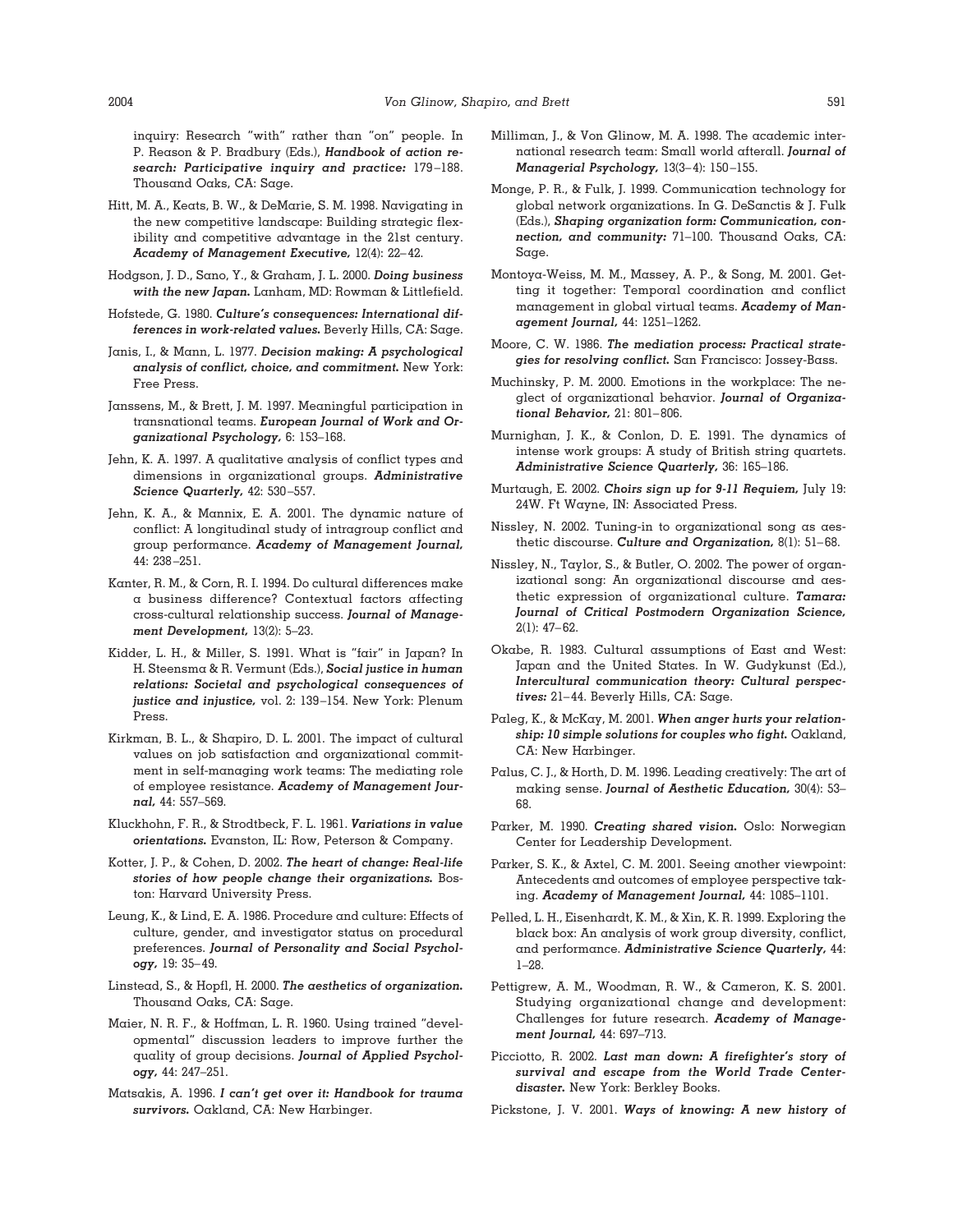*science, technology and medicine.* Chicago: University of Chicago Press.

- Scandura, T. A., Von Glinow, M. A., & Lowe, K. B. 1999. When East meets West: Leadership "best practices" in the U.S. and the Middle East. In W. H. Mobley (Ed.), *Advances in global leadership:* 235–248. Greenwich, CT: JAI Press.
- Schnepp, O., Von Glinow, M. A., & Bhambri, A. 1990. *U.S.-China technology transfer.* Englewood Cliffs, NJ: Prentice-Hall.
- Shapiro, D. L., Furst, S., Spreitzer, G., & Von Glinow, M. A. 2002. Teams in the electronic age: Is team identity and high-performance a risk? *Journal of Organizational Behavior,* 23: 455–468.
- Shapiro, D. L., & Kolb, D. M. 1994. Reducing the "litigious mentality" by *increasing* employees' desire to communicate grievances. In S. Sitkin & R. J. Bies (Eds.), *The legalistic organization:* 304–326. Newbury Park, CA: Sage.
- Shapiro, D. L., & Kulik, C. In press. Disputing with faceless opponents: New challenges for conflict management research. In M. J. Gelfand & J. M. Brett (Eds.), *The handbook of negotiation and culture: Theoretical advances and cross-cultural perspectives.* Palo Alto, CA: Stanford University Press.
- Simons, T. L., & Peterson, R. S. 2000. Task conflict and relationship conflict in top management teams: The pivotal role of intragroup trust. *Journal of Applied Psychology,* 85: 102–111.
- Sims, D. B. P., & Doyle, J. R. 1995. Cognitive sculpting as a means of working with managers' metaphors. *Omega: International Journal of Management Science,* 23: 117–124.
- Starbuck, W. H. 2002. Broken images of disaster. *Journal of Management Inquiry,* 11: 213–220.
- Stock, D. 1964. A survey of research on T-groups. In L. Bradford, K. Benne, & J. Gibb (Eds.), *T-group theory and laboratory method: Innovation in re-education:* 395– 441. New York: Wiley.
- Strati, A. 2000. The aesthetic approach in organization stud-

ies. In S. Linstead & H. Hopfl (Eds.), *The aesthetics of organization:* 13–34. Thousand Oaks, CA: Sage.

- Teagarden, M. B., Von Glinow, M. A., Bowen, D. E., Frayne, C. A., Nason, S., Huo, Y. P., Milliman, J., Arias, M. E., Butler, M. C., Geringer, J. M., Kim, N., Scullion, H., Lowe, K. B., & Drost, E. A. 1995. Toward a theory of comparative management research: An idiographic case study of the best international human resources management project. *Academy of Management Journal,* 38: 1261–1287.
- Tichy, N. M. 2002. *The cycle of leadership: How great leaders teach their companies to win.* New York: Harper Collins.
- Ting-Toomey, S. 1988. A face-negotiation theory. In Y. Kim & W. Gudykunst (Eds.), *Theories in intercultural communication:* 213–235. Newbury Park, CA: Sage.
- Trubisky, P., Ting-Toomey, S., & Lin, S. 1991. The influence of individualism-collectivism and self-monitoring on conflict styles. *International Journal of Intercultural Relations,* 15: 65–84.
- Ury, W. L., Brett, J. M., & Goldberg, S. B. 1993. *Getting disputes resolved* (2nd ed.). San Francisco: Jossey-Bass.
- Von Glinow, M. A., Drost, E., & Teagarden, M. 2002. Converging on IHRM best practices: Lessons learned from a globally-distributed consortium on theory and practice. *Human Resource Management Journal,* 41: 123–140. Also printed in a special SHRM publication in *Asia Pacific Journal of Human Resource Management,* 40: 146–166.
- Von Glinow, M. A., & Kumar, R. 2004. *Globally-distributed work: Virtual teams in software development projects.* NSF working paper, Florida International University, Miami.
- Wierzbicka, A. 1992. *Semantics, culture, and cognition: Universal human concepts in culture-specific configurations.* New York: Oxford University Press.
- Wolfson, K., & Norden, M. 1984. Measuring responses to filmed interpersonal conflict: A roles approach. In W. Gudykunst & Y. Kim (Eds.), *Methods for intercultural communication research:* 155–166. Beverly Hills, CA: Sage.

**Mary Ann Von Glinow** is research professor at the Chapman Graduate School, Florida International University, as well as CIBER director. She is a fellow and past president of the Academy of Management and currently vice-president of the Academy of International Business and department editor of JIBS. She received her Ph.D. from The Ohio State University. Her research interests include international HRM—in particular, globally distributed work.

**Debra L. Shapiro,** formerly the Willard Graham Distinguished Professor of Management at UNC–Chapel Hill, is professor of management and organization at the Robert H. Smith School of Business, University of Maryland. She is a member of the Academy of Management's Board of Governors. She received her Ph.D. from Northwestern University. Her research regards managing conflict and the challenges of doing so across cultures.

**Jeanne M. Brett** is the DeWitt W. Buchanan, Jr. Distinguished Professor of Dispute Resolution and Organizations at the Kellogg School of Management, Northwestern University. She received her Ph.D. from the University of Illinois. Her book, *Negotiating Globally,* won the IACM book award in 2002, and she received the Academy of Management's Outstanding Educator Award in 2003. She studies transaction, teambased, and work-family conflicts.